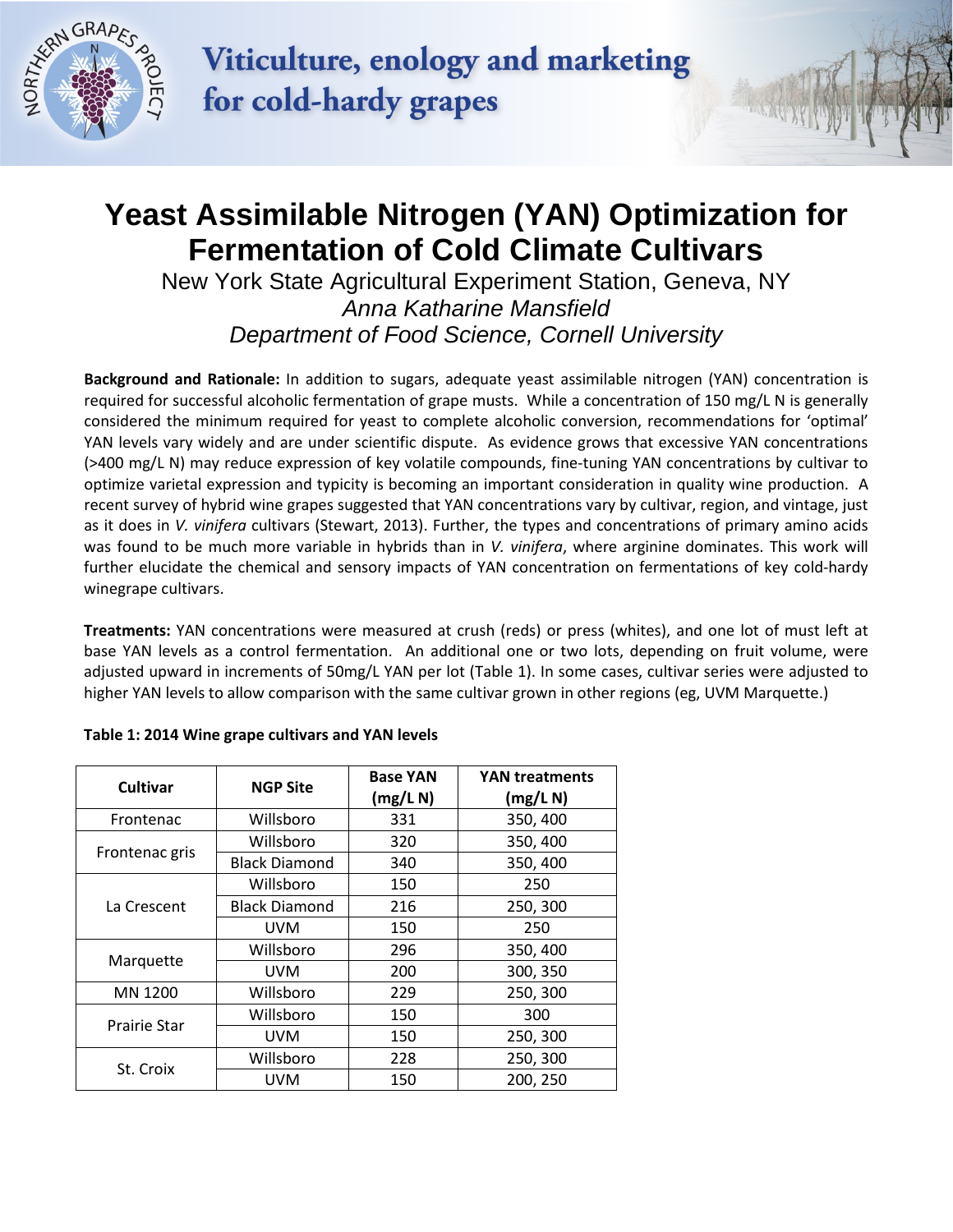## **Methods:**

**Wine Production & Analysis:** Wines were produced at Cornell's Vinification & Brewing Lab (V&B) in 2014 following standard production methods. YAN was measured using an enzymatic spectrometer method at crush for reds and pressing for whites, and was adjusting with additions of ammonium in the form of diammonium phosphate (DAP). When enough fruit was available, fermentations were performed in duplicate. All musts were analyzed for titratable acidity (TA), pH, and soluble solids using standard methods, and organic acids (tartaric, malic, and acetic) via HPLC. Finished wines will be analyzed for TA, pH, % ethanol, organic acids, and residual YAN.

**Sensory Evaluation:** Following bottling, sensory difference tests will be performed for each cultivar to assess the impact of region and YAN concentration.

**Results:** In preparation for the 2014 harvest, data from routine YAN analyses run on grapes harvested in 2012 and 2013 were compiled to provide an initial picture of YAN variation among cold-hardy cultivars and regions. Concentrations of ammonium ions (AMM), primary amino nitrogen (PAN), and yeast assimilable nitrogen (YAN) for riparia-based hybrids Frontenac gris, Frontenac, La Crescent, and Marquette harvested from sites in New York (Geneva, Trumansburg, Willsboro, Watkins Glen and Clayton), the University of Vermont, and the Connecticut Agricultural Research Station were included. (Figures 1-4.)



**Figure 1. Concentration of ammonium ions, primary amino nitrogen, and yeast assimilable nitrogen (mg/L) in Frontenac Gris grapes harvested in 2012 and 2013 in various New York vineyards.**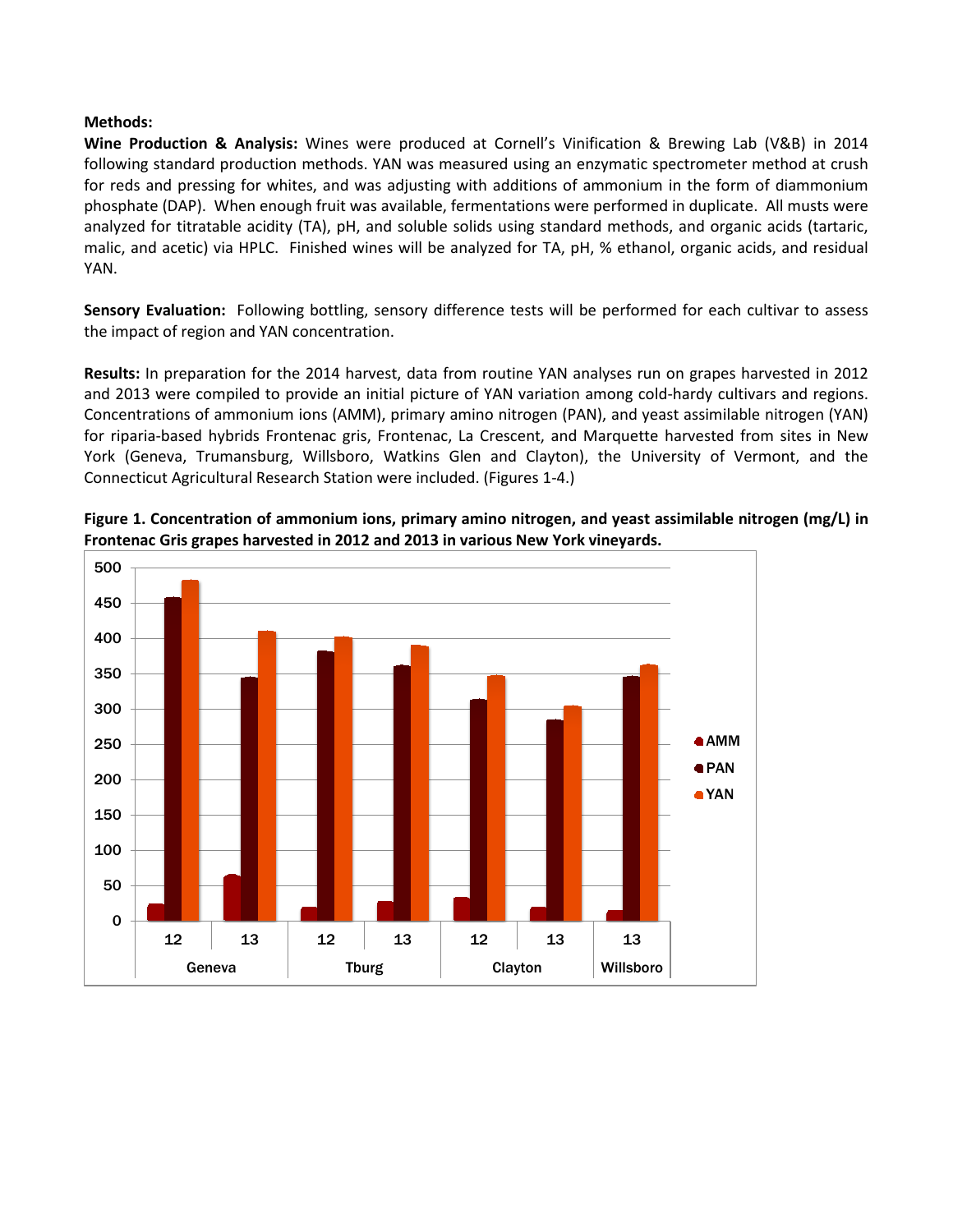

**Figure 2. Concentration of ammonium ions, primary amino nitrogen, and yeast assimilable nitrogen (mg/L) in Frontenac grapes harvested in 2012 and 2013 in selected northeastern vineyards.** 

**Figure 3. Concentration of ammonium ions, primary amino nitrogen, and yeast assimilable nitrogen (mg/L) in La Crescent grapes harvested in 2012 and 2013 in selected northeastern vineyards.**